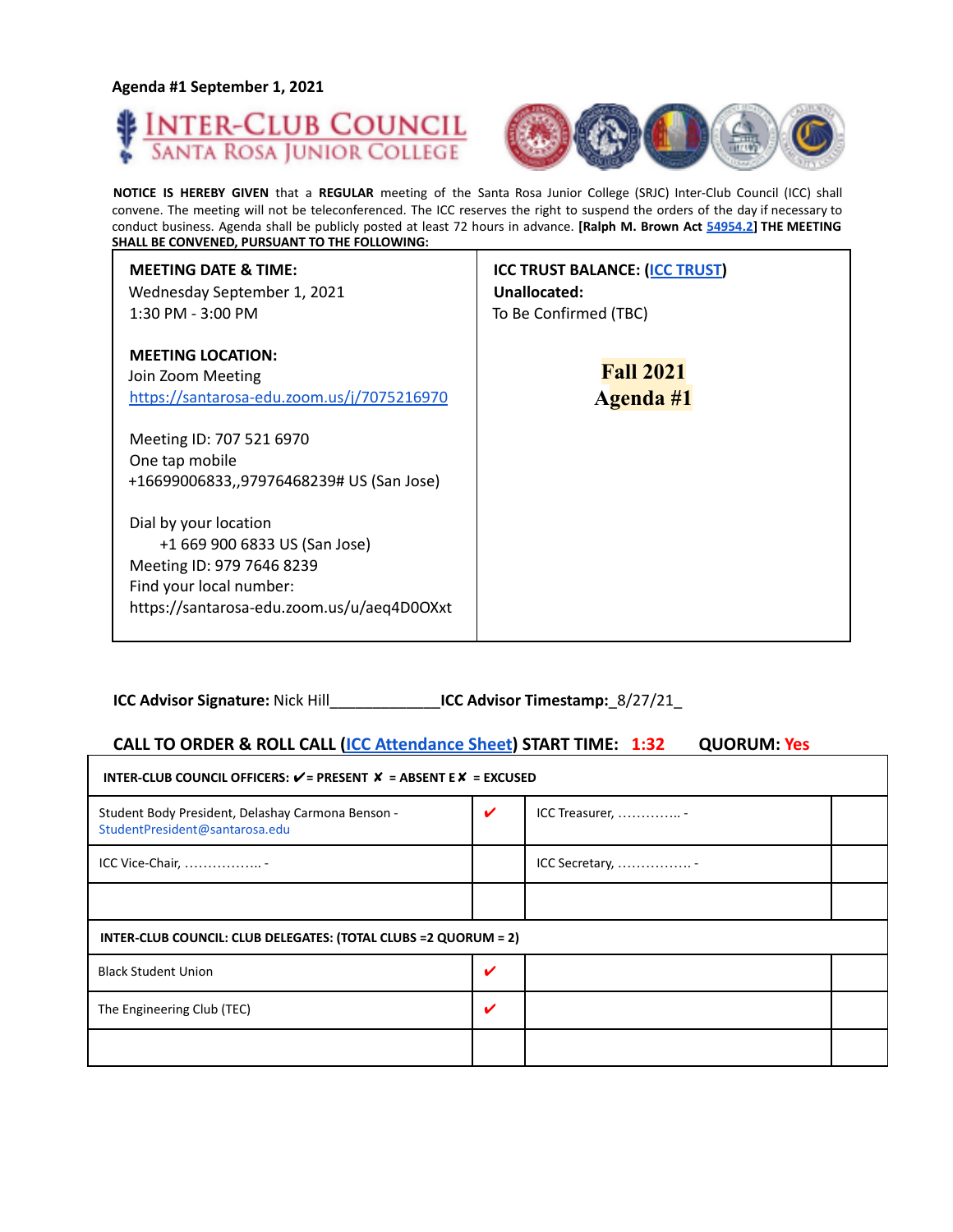| AD HOC CLUBS: NO DELEGATES: (TOTAL AD HOC CLUBS = 0 DOES NOT AFFECT QUORUM) |  |  |  |
|-----------------------------------------------------------------------------|--|--|--|
|                                                                             |  |  |  |

**1. APPROVAL OF:** *The Inter-Club Council (ICC) shall review the current Agenda and the documented record of the previous meeting (known as 'Minutes') - making corrections as needed. Any changes to the Agenda will be noted in this section.*

**1.1.** CURRENT MEETING AGENDA:

| <b>MOTION:</b>                       | - BSU | <b>SECOND:</b> | <b>TEC</b> | <b>OUTCOME: approved</b> |
|--------------------------------------|-------|----------------|------------|--------------------------|
| <b>LEAD: Delashay Carmona Benson</b> |       |                |            |                          |

**1.2.** PAST MEETING MINUTES:

[https://studentlife.santarosa.edu/sites/studentlife.santarosa.edu/files/documents/MIN](https://studentlife.santarosa.edu/sites/studentlife.santarosa.edu/files/documents/MINUTES%20ICC%20Agenda%20%2321%20May%205th%2C%202021%20%281%29.pdf) [UTES%20ICC%20Agenda%20%2321%20May%205th%2C%202021%20%281%29.pdf](https://studentlife.santarosa.edu/sites/studentlife.santarosa.edu/files/documents/MINUTES%20ICC%20Agenda%20%2321%20May%205th%2C%202021%20%281%29.pdf) **MOTION: TEC SECOND: BSU OUTCOME: Approved LEAD: Delashay Carmona Benson**

**2. PUBLIC COMMENTS (3 minutes per speaker, 15 minutes per topic)** Link to a timer *Members of the* Public may address the ICC. Those who wish to speak are asked to, but are not required to, provide the ICC *Secretary with their name and contact information to be noted in the minutes. Clarifying questions and comments may be entertained. The ICC may restrict Public Comment to only speakers who wish to comment on items on the Agenda.*

*[Ralph M. Brown Act (California Government Code §54950-54963, specifically §54954.3]*

### **3. CLUB ACTIVATION & ICC MEMBERSHIP (APPOINTMENTS / REMOVALS / CORRECTIONS)**

The ICC is tasked with the responsibility to determine which district organizations are and are not clubs. At this time, the ICC may choose to 1. Recognize and Activate new clubs to the College, adding to the ICC *Membership 2. Inactivate Clubs from the College, removing from the ICC Membership 3. Appoint or* Remove ICC Executive Officers 4. Make Corrections to Club Names 5. Merge Clubs, or 6. Change the Type of *Club.*

**3.1. Name of Club seeking Activation Name of Club Delegate (ICC Member) Sustainability Club Will McBeardsley Circle K International Elaine Zhou Student Ambassadors Deanna Dubinin SRJC** Ice Hockey **Angus** Brodeur **Change Club Type**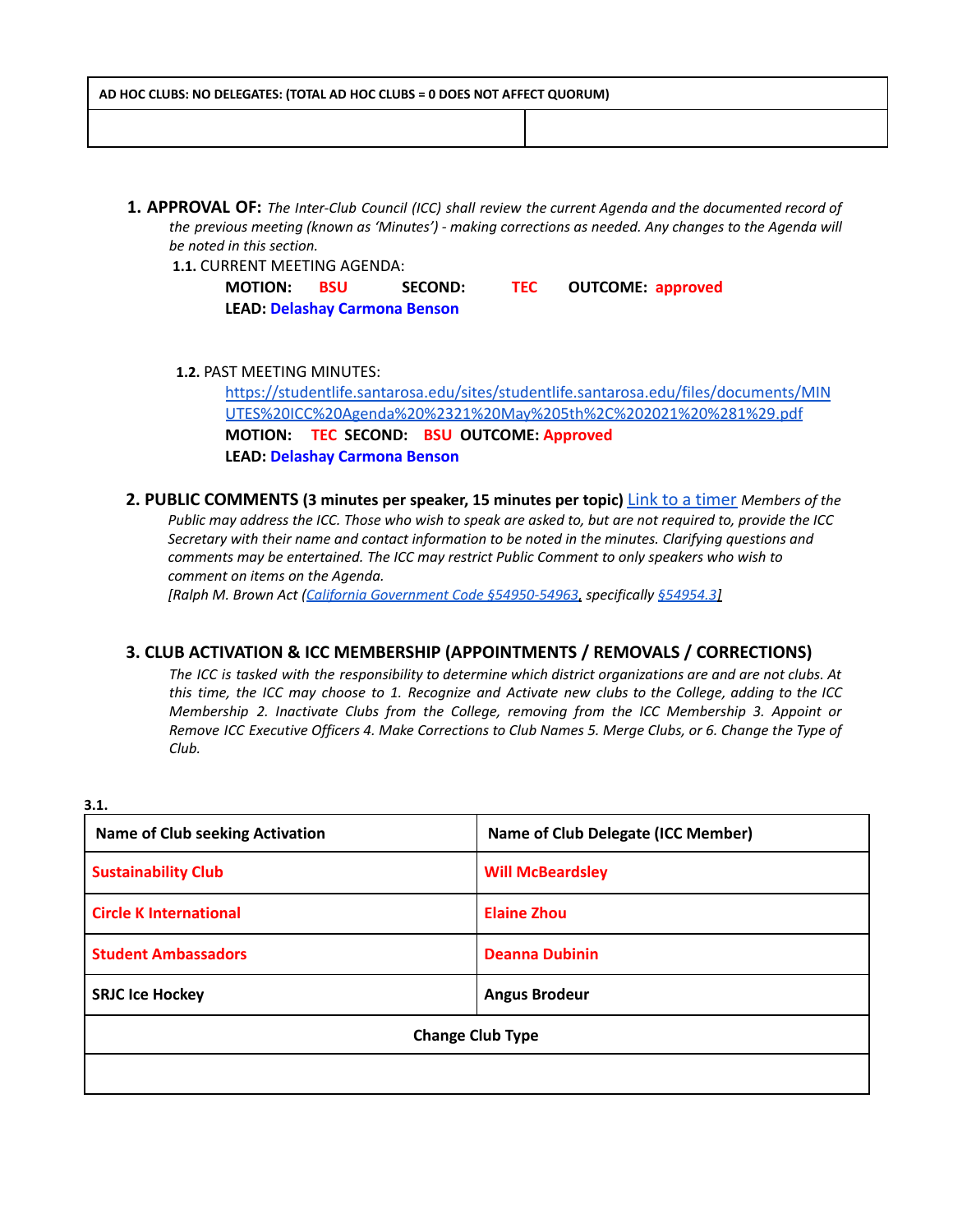| <b>Club Removals</b>                           |                     |  |  |
|------------------------------------------------|---------------------|--|--|
|                                                |                     |  |  |
| Name of Current Club seeking Renaming of Club: | The Club's New Name |  |  |
|                                                |                     |  |  |

APPROVAL OF THE ABOVE CLUB ACTIVATION & ICC MEMBERSHIP CHANGES: **MOTION: TEC SECOND: BSU OUTCOME: Approved LEAD:**

#### **5. REPORTS and Announcements**

*A section for reporting out petenent informational discussion, usually used to help club members have more details before voting on new business items in the next meeting's agenda. Also used for PRESENTATIONS, EVENT EVALUATIONS, and QUESTIONS.*

**5.1. CLUB REPORTS - BSU Meets Tuesdays 5:30-7:30, 9/14-Community Event , 9/28-BSU movie night ( will have more info in the future). Reach out to BSU if you want to collaborate on an event**

**5.2. IC**C **CHAIR REPORT**, -40 DIfferent Committees, 80 seats to fill, Pays \$15 per hour. Get a chance to represent the student body at SRJC, Student Government has an open position. Clubs- get logos and promote on MySRJC App, Promote your clubs-get new members. Club Day-start thinking about what you want at Club Day, Club Day will be on Zoom, Clubs-Make flyers with contact information to help promote, take advantage of social media, Collaborate with other clubs on events, reach out to Delashay. Raise your hand if you need to speak. Irmina would like to meet each club leader in an informal setting to get to know the club leaders. Would like to see ASL interpreters at events in the future. Check Agenda before the meeting-It is on the Student Life website

**5.3. ICC VICE CHAIR REPORT,** ……**..-**

**5.4. ICC SECRETARY REPORT,** ……**...-**

**5.5. ICC TREASURER REPORT,** ……**...-**

**5.6. ICC ADVISOR REPORT- Nick Hill -Clubs can meet on Campus. Genevieve-3 things for a Zoom event 1. Advisor present/actively participating 2. Use SRJC Zoom for events (use advisors or** someone from student life if you can't use your advisors 3. Special Event App-Make sure to fill this **out, so that student life can help support the event. On Site events-Meetings can happen on Campus, try and keep them informal so that they don't qualify as an event. 5.7. ICC FINANCE ADVISOR REPORT, Regina Mahiri/Melissa Cowan**

**5.8. FURTHER BUSINESS/NEXT AGENDA ITEMS: Add Delashay to the next agenda (special report)**

#### **ADJOURNMENT: END TIME: 2:13 PM**